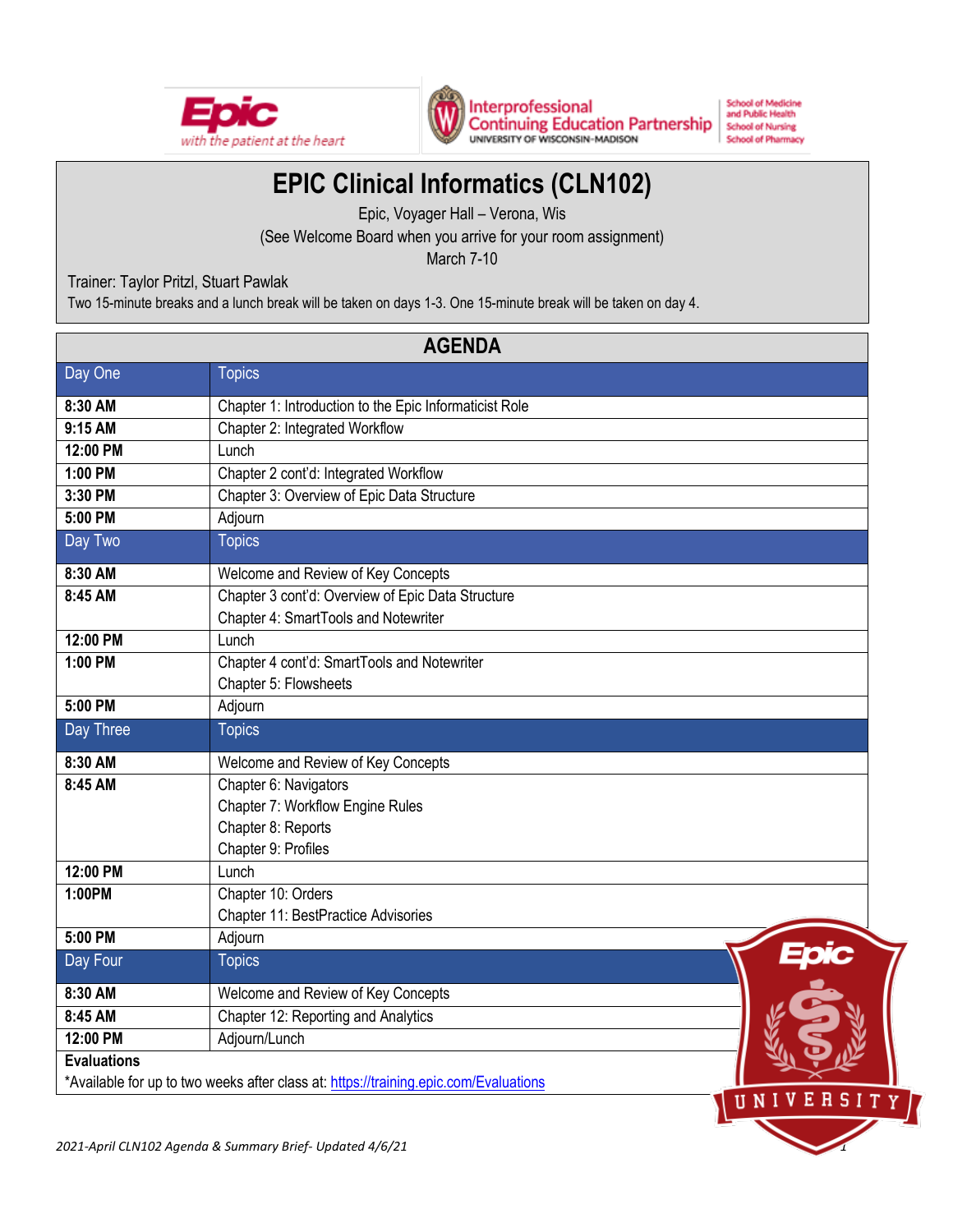# **SUMMARY BRIEF**

Provided by the **University of Wisconsin–Madison Interprofessional Continuing Education Partnership (ICEP)** and **Epic**.

#### *Statement of Need and Purpose*

Healthcare is changing quickly with the electronic health record (EHR) matching this rapid pace. Clinical Informaticists need to continually increase their competence and skills to build, modify, and create efficiencies within the EHR, as well as understand the implications of their decisions on clinicians and patient safety. They also need the ability to work effectively among the interprofessional team and be liaisons between information technology and clinical operations. To be effective in in this role and increase clinician satisfaction, Clinical Informaticists need to promote excellent communication among the healthcare team and improve clinical workflows within the EHR.

#### *Elements of Competence*

This CE activity has been designed to change learner competence and focuses on the American Board of Medical Specialties area of systems-based practice, Institute of Medicine areas of patient-centered care and using informatics, and the Interprofessional and Nursing areas of roles/responsibilities, interprofessional communication, and teams and teamwork.

#### *Intended Audience*

This program is designed to meet the needs of physician and nurse informaticists, as well as others who are using EpicCare Ambulatory, EpicCare ASAP and EpicCare Inpatient in their daily practice.

# *Learning Objectives*

Following this training, learners will be able to:

- Demonstrate skills to help improve clinical workflows and increase clinician satisfaction
- Describe strategies to increase effectiveness as a liaison between IT and operations
- Explain the value and evolving role of the clinical informaticist in maximizing communication among members of the interprofessional health care team

## *Accreditation Statement*



In support of improving patient care, this activity has been planned and implemented by the University of Wisconsin–Madison ICEP and Epic. The University of Wisconsin–Madison ICEP is jointly accredited by the Accreditation Council for Continuing Medical Education (ACCME), the Accreditation Council for Pharmacy Education (ACPE), and the American Nurses Credentialing Center (ANCC), to provide continuing education for the healthcare team

## *Credit Designation Statements*

## **American Medical Association (AMA)**

The University of Wisconsin-Madison ICEP designates this live activity for a maximum of **24.25** *AMA PRA Category 1 Credit(s)*. Physicians should claim only the credit commensurate with the extent of their participation in the activity.

## **American Nurses Credentialing Center (ANCC)**

The University of Wisconsin–Madison ICEP designates this live activity for a maximum of **24.25** ANCC contact hours.

## **Continuing Education Units (CEUs)**

The University of Wisconsin–Madison ICEP, as a member of the University Professional & Continuing Education Association (UPCEA), authorizes this program for **2.425 CEUs or 24.25 hours**.

## *Policy on Disclosure*

It is the policy of the University of Wisconsin–Madison Interprofessional Continuing Education Partnership (ICEP) that the faculty, authors, planners, and other persons who may influence content of this continuing education (CE) activity disclose all relevant financial relationships with *ineligible companies*\* in order to allow CE staff to identify and resolve any potential conflicts of interest. Faculty must